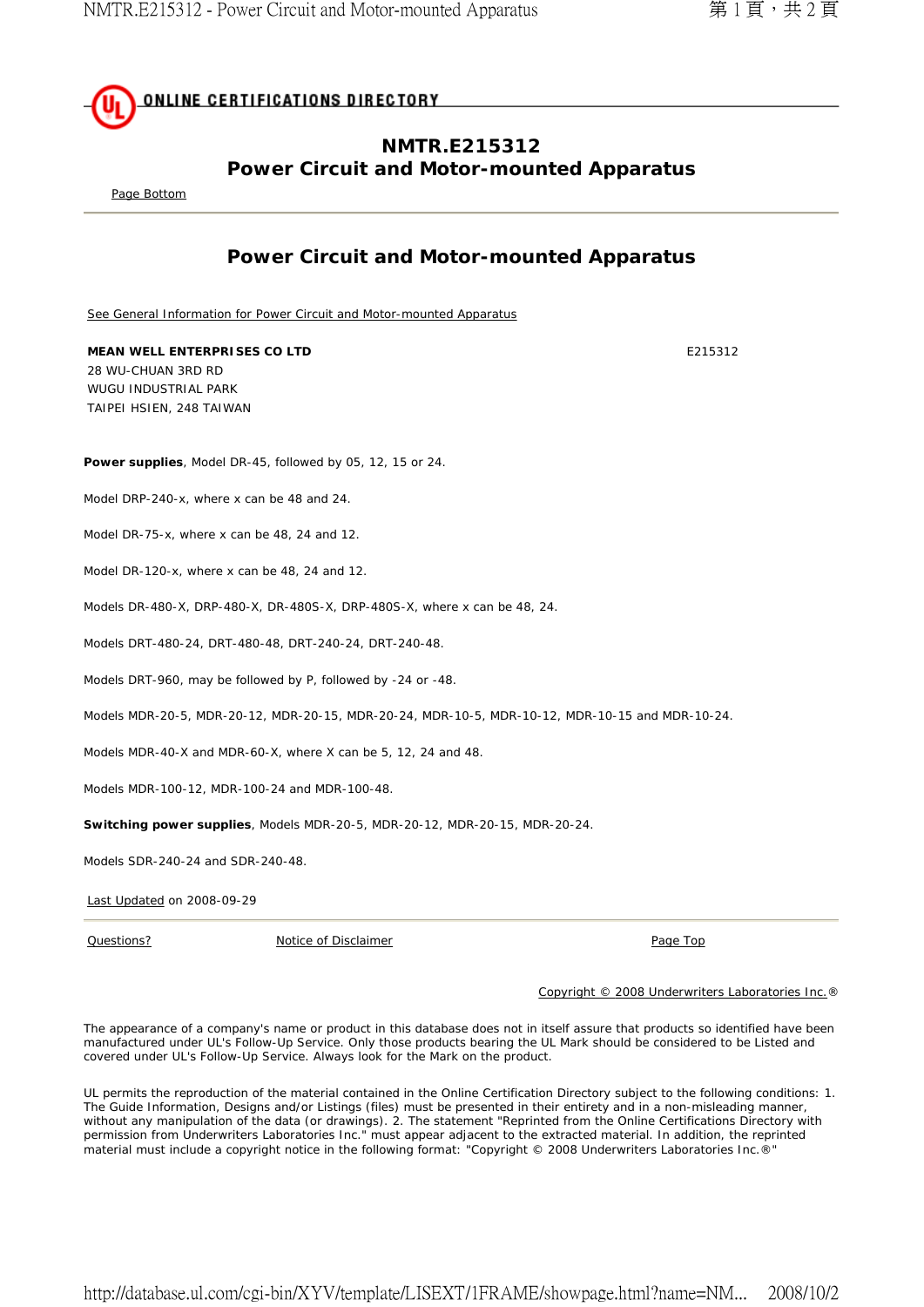An independent organization working for a safer world with integrity, precision and knowledge.

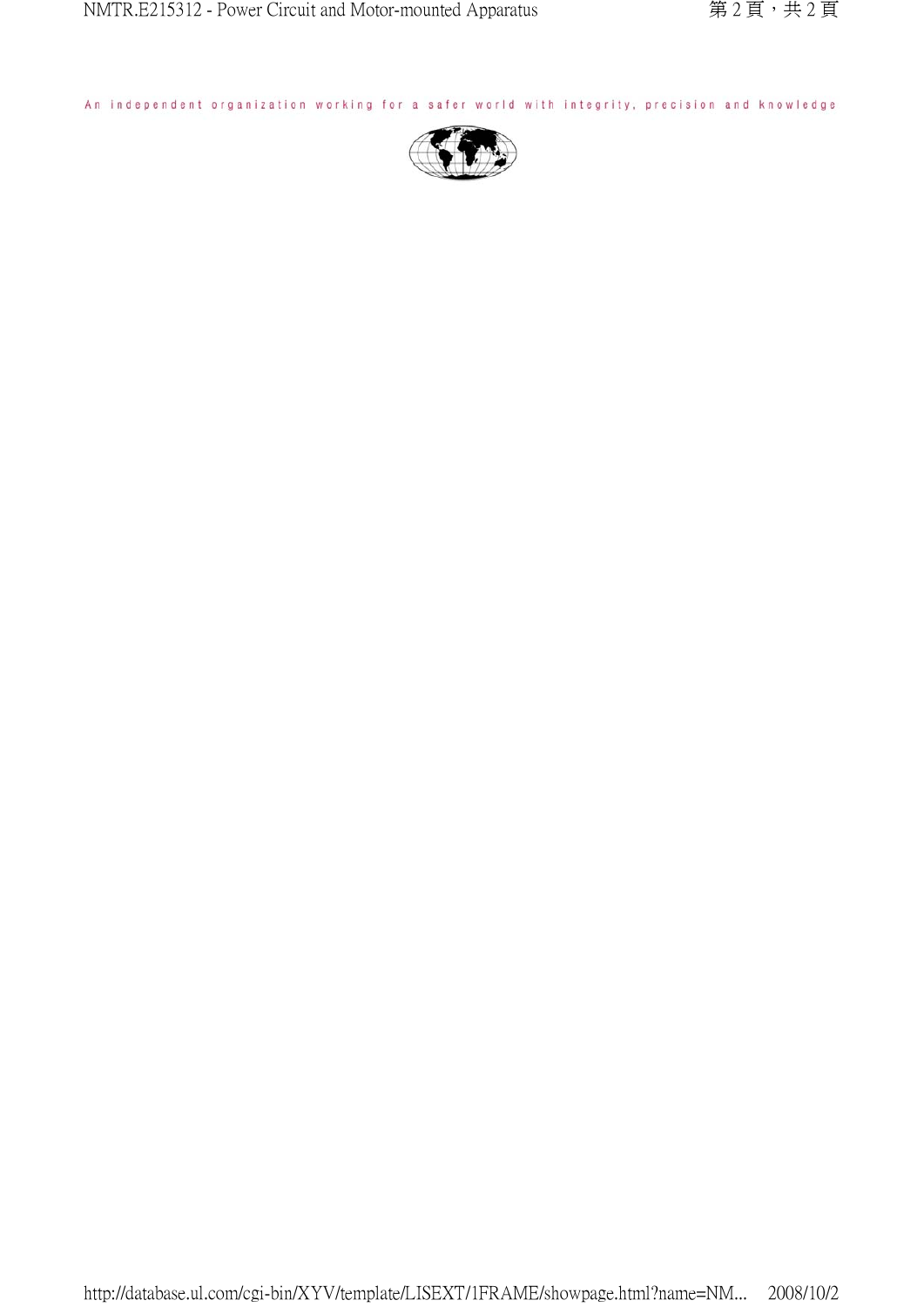

**Power Circuit and Motor-mounted Apparatus Certified for Canada** 

Page Bottom

## **Power Circuit and Motor-mounted Apparatus Certified for Canada**

See General Information for Power Circuit and Motor-mounted Apparatus Certified for Canada

**Power supplies**, Model DR-45, followed by 05, 12, 15 or 24. Model DRP-240-x, where x can be 48 and 24. Model DR-75-x, where x can be 48, 24 and 12. Model DR-120-x, where x can be 48, 24 and 12. Models DR-480-X, DRP-480-X, DR-480S-X, DRP-480S-X, where x can be 48, 24. Models DRT-480-24, DRT-480-48, DRT-240-24, DRT-240-48. Models DRT-960, may be followed by P, followed by -24 or -48. Models MDR-20-5, MDR-20-12, MDR-20-15, MDR-20-24, MDR-10-5, MDR-10-12, MDR-10-15 and MDR-10-24. Models MDR-40-X and MDR-60-X, where X can be 5, 12, 24 and 48. Models MDR-100-12, MDR-100-24 and MDR-100-48. **Switching power supplies**, Models MDR-20-5, MDR-20-12, MDR-20-15, MDR-20-24. Models SDR-240-24 and SDR-240-48. **MEAN WELL ENTERPRISES CO LTD E215312** 28 WU-CHUAN 3RD RD WUGU INDUSTRIAL PARK TAIPEI HSIEN, 248 TAIWAN

Last Updated on 2008-09-29

Questions? Notice of Disclaimer Page Top

## Copyright © 2008 Underwriters Laboratories Inc.®

The appearance of a company's name or product in this database does not in itself assure that products so identified have been manufactured under UL's Follow-Up Service. Only those products bearing the UL Mark should be considered to be Listed and covered under UL's Follow-Up Service. Always look for the Mark on the product.

UL permits the reproduction of the material contained in the Online Certification Directory subject to the following conditions: 1. The Guide Information, Designs and/or Listings (files) must be presented in their entirety and in a non-misleading manner, without any manipulation of the data (or drawings). 2. The statement "Reprinted from the Online Certifications Directory with permission from Underwriters Laboratories Inc." must appear adjacent to the extracted material. In addition, the reprinted material must include a copyright notice in the following format: "Copyright © 2008 Underwriters Laboratories Inc.®"